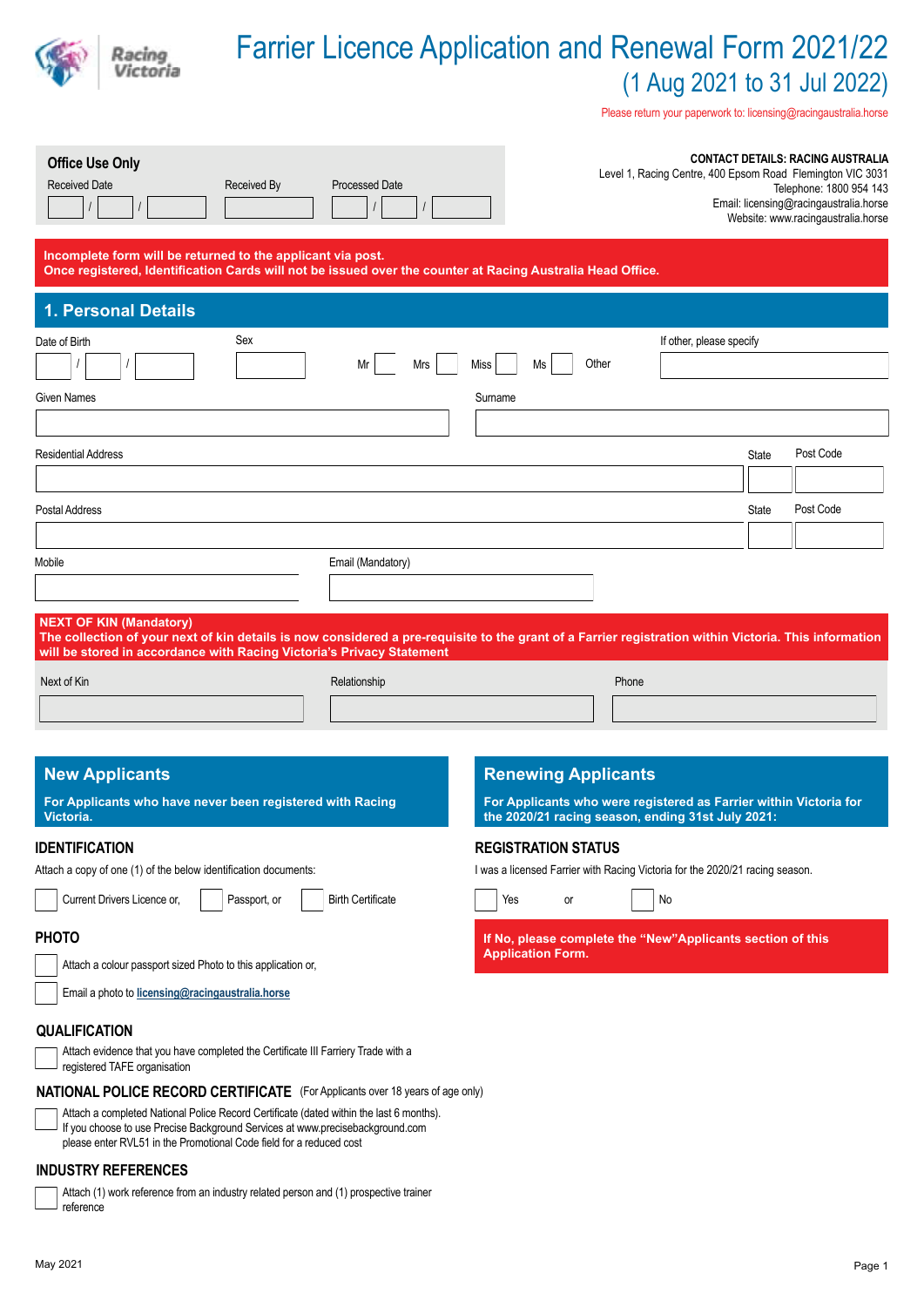

Please return your paperwork to: licensing@racingaustralia.horse

# **2. Declarations**

### **RULES OF RACING**

I acknowledge that I am bound by the Rules of Racing of Racing Victoria (the Rules) including any policy, code and/or regulations made pursuant to the Rules from time to time,and of any other Principal Racing Authority in which I perform farrier-related duties, and I agree to familiarise myself with these Rules, including the Rules relating to farriers and amendments made to these Rules from time to time.

Yes, I acknowledge

## **NATIONAL POLICE RECORD CERTIFICATE:**

In circumstances where Racing Victoria's Compliance and Regulation Unit sees fit, I consent to obtaining a National Police Record Certificate and providing it to Racing Victoria (if contacted by Racing Victoria or an appointed CrimTrac accredited agency).

Yes, I acknowledge

### **CRIMINAL CHARGES**

After submitting this Application, I acknowledge that I must inform Racing Victoria's Compliance and Regulation Unit of any criminal charges laid against me within seven days of any charges being laid. Updates must be sent by email to **cru@racingvictoria.net.au**

Yes, I acknowledge

### **SOCIAL MEDIA POLICY:**

 I have read, and agree to be bound by, the "Racing Victoria Social Media Policy," as amended from time to time. This Policy is located at **https://www.racingvictoria.com.au/integrity/social-media-policy**

|  | Yes, I acknowledge |
|--|--------------------|
|--|--------------------|

## **CONTINUED EDUCATION:**

I further declare that I agree to complete all Racing Victoria educational programs related to farrier licensing within the relevant timeframe.

| Yes, I acknowledge                                                                                                                                               |
|------------------------------------------------------------------------------------------------------------------------------------------------------------------|
| 3. Questionnaire                                                                                                                                                 |
| Are you currently under any ban/restriction or have any pending matters yet to be determined by any Racing Authority or Racing Code (including Racing Victoria)? |
| No<br>Yes                                                                                                                                                        |
| If Yes, please explain the circumstances:                                                                                                                        |
|                                                                                                                                                                  |
| Have you ever been suspended, disqualified or refused a licence, permit or registration by any Racing Authority or Racing Code (including Racing Victoria)?      |
| No<br>Yes                                                                                                                                                        |
| If Yes, please explain the circumstances:                                                                                                                        |
|                                                                                                                                                                  |
| Are you currently, or have you previously been licensed/registered with another Principal Racing Authority or Racing Code (PRA) ?                                |
| No<br>Yes                                                                                                                                                        |
| If Yes, give details                                                                                                                                             |
|                                                                                                                                                                  |
| Have you, in the last 10 years, been:<br>found guilty of a criminal offence?<br>1.                                                                               |
| imprisoned?<br>2.                                                                                                                                                |
| placed on parole?<br>3.                                                                                                                                          |
| Note: Should Racing Victoria discover through a National Police Check or other means that this has been answered incorrectly, you may be stood down.             |
| Yes<br>No                                                                                                                                                        |
| If Yes, please explain the circumstances:                                                                                                                        |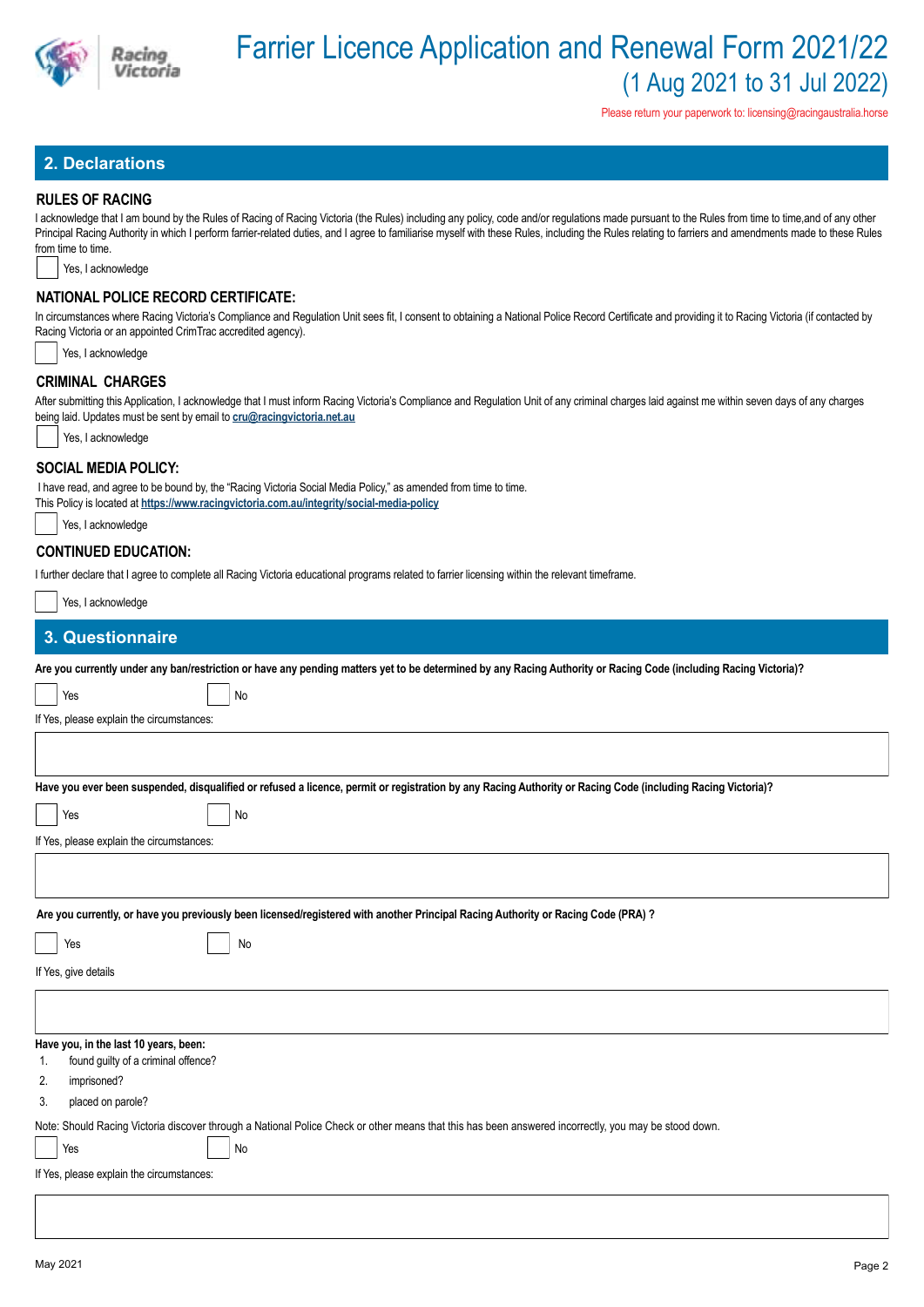

# Farrier Licence Application and Renewal Form 2021/22 (1 Aug 2021 to 31 Jul 2022)

Please return your paperwork to: licensing@racingaustralia.horse

### **Are there any current criminal proceedings (or charges) pending against you?**

| Yes | No |
|-----|----|
|-----|----|

If Yes, please explain the circumstances:

# **4. Eligibility to work in Australia**

| Are you an Australian citizen or permanent resident? | 'Yes | l No |
|------------------------------------------------------|------|------|
|                                                      |      |      |

If you have answered "No" to the above question, you must provide a copy of the VISA that enables you to work as a Farrier in Australia

I have provided a copy of my VISA with this application (if applicable)

# **5. Declare Trainer names**

**List trainer names with whom you are (or will be) employed**:

### **TRAINERS' FULL NAME TRAINERS' FULL NAME**

# **6. Payment**

**Alternatively, enclose a Cheque or Money Order payable to Racing Victoria. Cash is not accepted.**

|                                        | <b>FARRIER</b><br><b>LICENCE FEES</b>                                                                                                                                 |                                |                                                                                                         |
|----------------------------------------|-----------------------------------------------------------------------------------------------------------------------------------------------------------------------|--------------------------------|---------------------------------------------------------------------------------------------------------|
|                                        | <b>Licence Fee Renewal:</b><br>Pay by 31/07/2021 discount<br><b>Amount to Pay:</b><br><b>IF APPLICATION IS COMPLETED ONLINE A FURTHER DISCOUNT</b><br>OF \$30 APPLIES | \$50.00<br>$-$20.00$           |                                                                                                         |
|                                        | Payment by Cheque/Money Order - please make payable to Racing Victoria                                                                                                |                                | RACING VICTORIA LIMITED<br>ABN 88 096 917 930<br>Tax Invoice Receipt<br>Total amount payable (Inc. GST) |
| Credit Card Type<br>Visa<br>Mastercard | Credit Card Number:                                                                                                                                                   | Cardholder's Name              |                                                                                                         |
| Cardholder's Signature:                | Credit Card Expiry Date (MM/YY):                                                                                                                                      | Credit Card Verification (CVN) |                                                                                                         |

Please retain a copy of this form for your taxation records.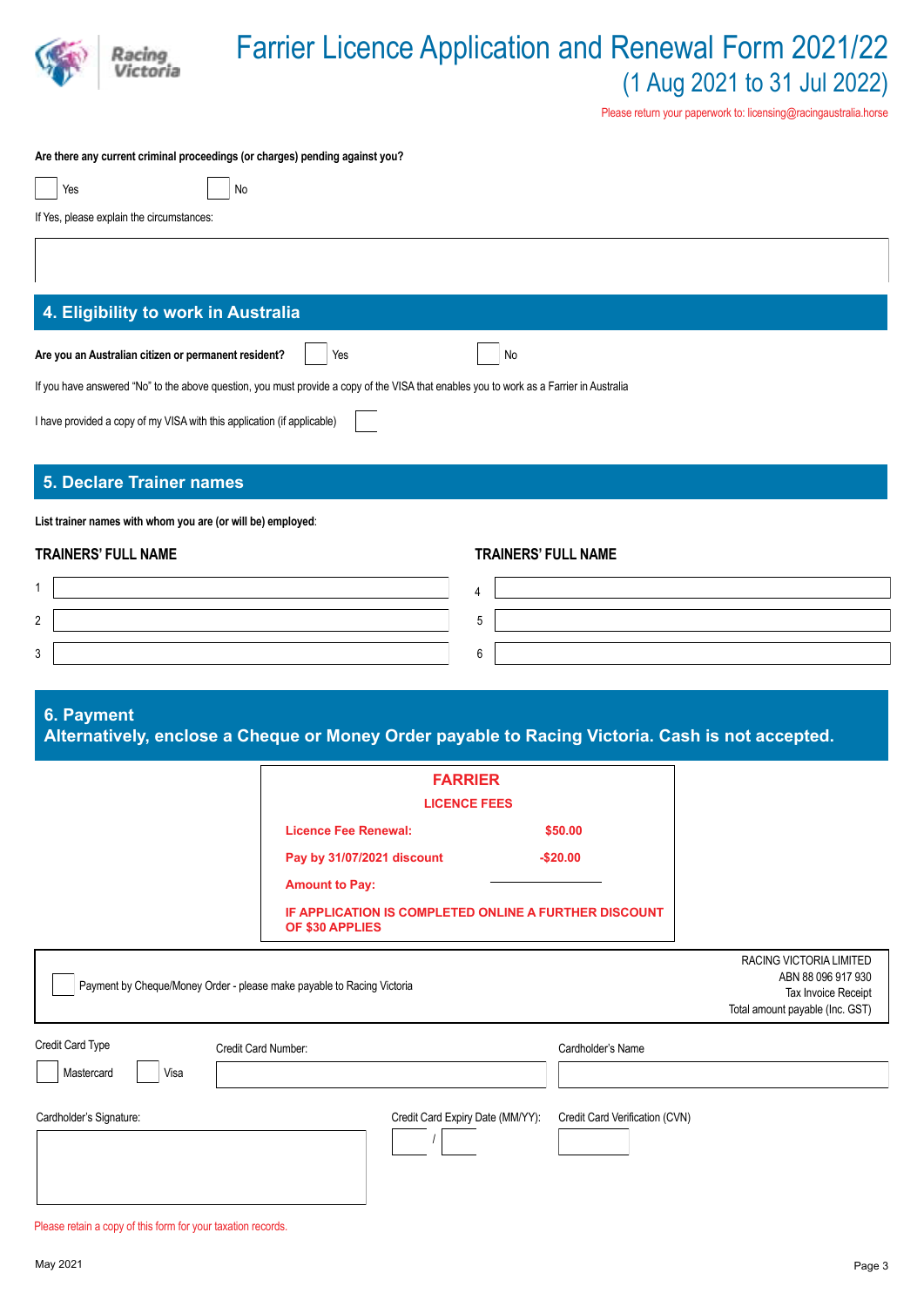

Please return your paperwork to: licensing@racingaustralia.horse

# **7. Acknowledgement**

## **TERMS AND CONDITIONS OF LICENCE:**

Farriers must be trade certified with the Certificate III in Farriery (Trade) or equivalent (Applicant to provide copy upon request). This approval shall be governed by the laws of the State of Victoria and the parties agree to submit to the jurisdiction of the courts operating in the State of Victoria. LR47A states, "Unless otherwise authorised by the Stewards, horses engaged to run in a race or official trial must arrive at the Course having been shod or plated by a licensed farrier or his or her registered employee".

# **Privacy**

### **1. PRIVACY STATEMENT**

- 1.1. Racing Victoria Limited (ACN 096 917 930) **(Racing Victoria)** is the Principal Racing Authority **(PRA)** governing thoroughbred racing in Victoria, and carries out the functions of:
	- determining and issuing occupational licences and/or otherwise authorising persons to participate in the Victorian thoroughbred racing industry **(Licensed and/or Registered Person)**;
	- regulating Licensed Persons:
	- administering and promoting racing; and
	- such other functions as may be described in its privacy policy published on its website from time to time **(Privacy Policy)**.

### **(Functions)**

- 1.2. Racing Victoria is collecting your personal information on this form, including your name, contact details, next of kin, employment and credit card/bank details. We may also be collecting personal information about you which may be considered sensitive or protected under applicable laws (such information may include title, criminal record and bankruptcy status) that you may provide in this form or under your relevant licence's ongoing disclosure obligations (if applicable).
- 1.3. Racing Australia Limited (ABN 89 105 994 330 21) **(Racing Australia)** is the national industry body representing thoroughbred racing in Australia. This application form and your personal information will also be collected by Racing Australia in order to process your application on Racing Victoria's behalf. Where personal information is collected by Racing Australia on behalf of Racing Victoria (as opposed to on its own behalf), it is subject to the Racing Australia and Racing Victoria privacy policies, the latter prevailing in the event of any conflict.
- 1.4. The purpose of collecting your personal information is for our legitimate interests, including to:
	- consider and make determinations in relation to your licence application, renewal or continuance;
	- meet supervisory responsibilities in relation to you as a Licensed and/or Registered Person;
	- promote or protect the integrity of the thoroughbred racing code and ensure compliance with the Rules of Racing;
	- administer and promote racing operations (including your participation in races and the industry); and
	- any other function or activity described in our Privacy Policy.

### **(Purpose)**

- 1.5. If your personal information is not collected, either on this form or otherwise when requested by Racing Victoria as part of its licensing and supervisory activities, we may not be able to process your application (and therefore refuse to grant your application or renew your licence, as the case may be) or may revoke or suspend your licence.
- 1.6. Racing Victoria may also obtain personal (including sensitive) information about you from, or disclose your personal information to, third parties such as enforcement bodies, government authorities, other racing control bodies (including PRAs and their equivalents in harness and greyhound) in the States and Territories of Australia and overseas, wagering service providers such as bookmakers, totalisators, and betting exchanges, educational or training institutions and to other persons for any of the purposes described above or as otherwise provided by law.